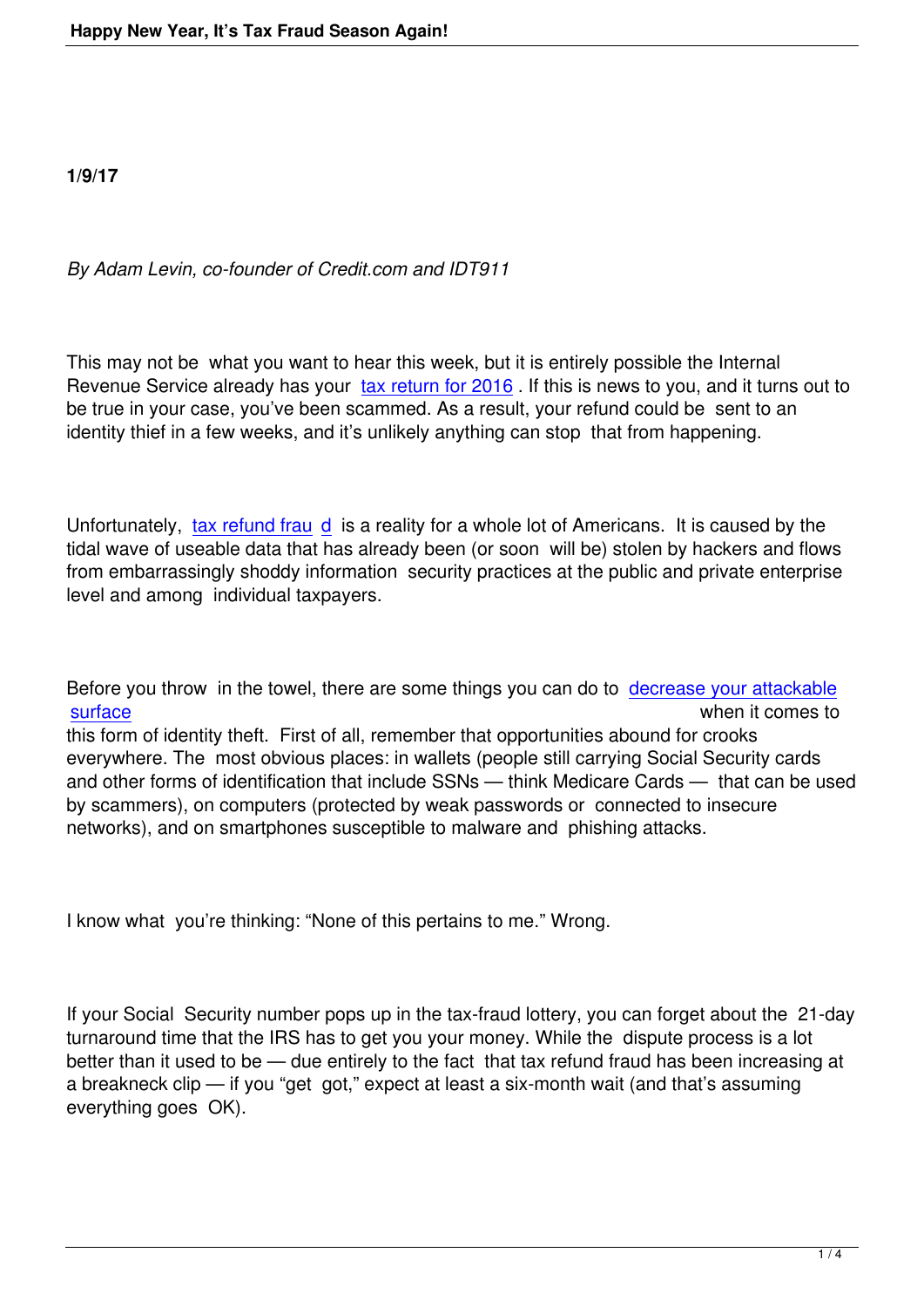Imagine for a moment that your Social Security number has been among those 120 million leaked in one of the countless data breaches reported in 2015 (remember, still more have almost certainly occurred that have not come to light yet). Now bear in mind that the best advice to avoid becoming a tax refund fraud statistic is to file your tax return as soon as possible and hold your breath.

## **Safeguards for 2017**

As part of its December "National Tax Security Awareness Week," the IRS announced new safeguards. They come in the form of "trusted customer features," which "will not be visible to taxpayers" and include measures to strengthen the authentication that a tax return is being filed by the real taxpayer and extending more identity theft protections to business filers and individuals.

According to the IRS, more than 20 states are working to create a program to flag suspicious refunds before being deposited into taxpayer accounts, and the Form W-2 Verification Code initiative will expand to 50 million forms in 2017, from 2 million in 2016. Progress, if not perfection?

There is something else besides these IRS initiatives that remains invisible to the taxpayer, and that is when their Social Security number, and possibly even more of their personally identifiable information, is used by a criminal to steal a tax refund.

The IRS is getting proactive this year. People claiming an earned income or additional child tax credit will be the most affected, with the 21-day period allowed for refunds being extended so that the IRS can take precautions and be as sure as possible that they are not paying out refunds based on fraudulent claims.

### **The Tax Fraud Basics**

As I detail in my book, Swiped: How to Protect Yourself in a World Full of Scammers, Phishers, and Identity Thieves , there are some things you should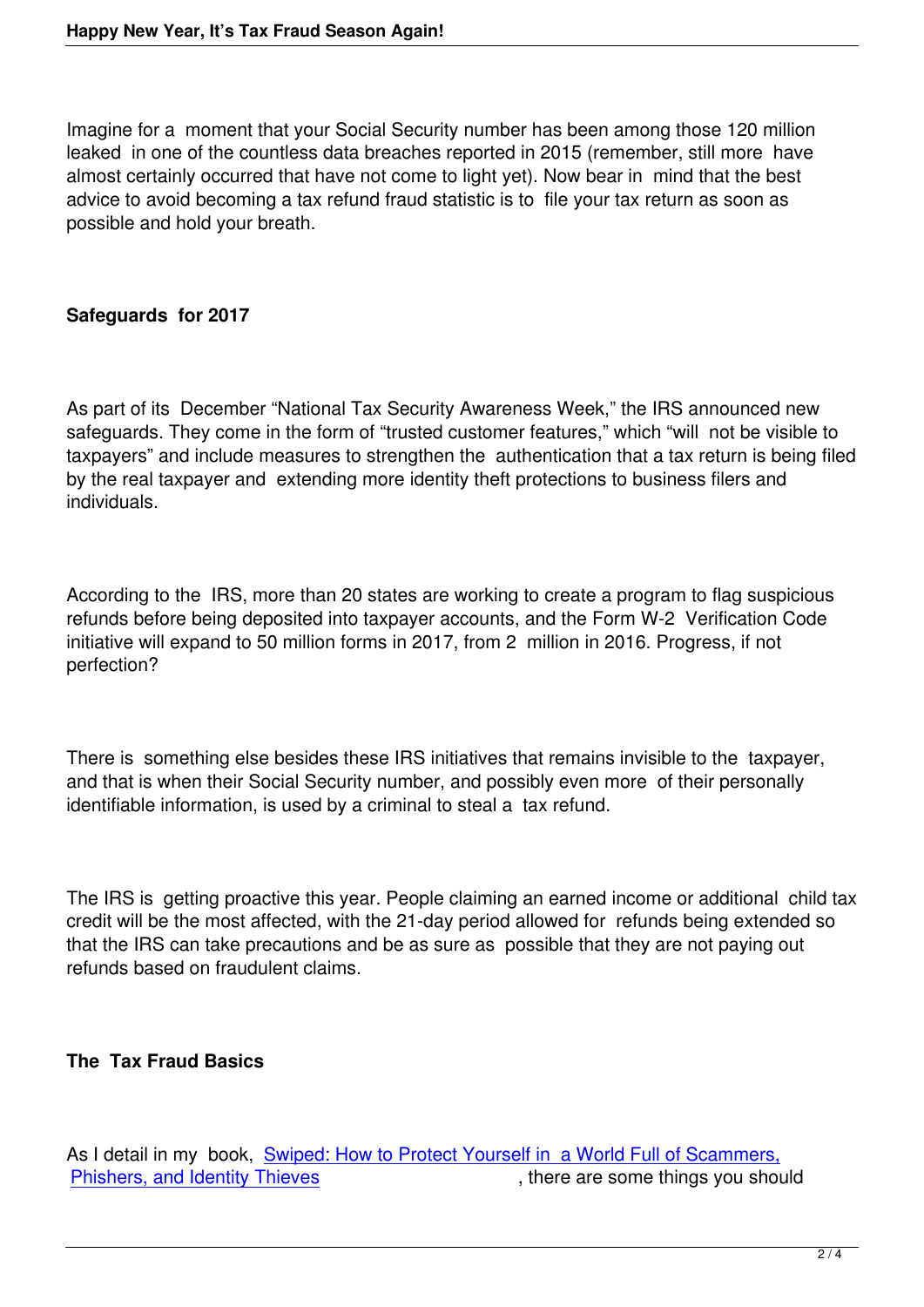always bear in mind to scam-proof yourself.

Hang up!

If you get a phone call from the "IRS," hang up. It doesn't matter what your caller ID says. Spoofing a number is not a terribly difficult project for someone working an IRS phone scam. The actual form this scam takes depends on the person running it. The caller might give you a badge number. He or she might even have your Social Security number, or the last four digits of it.

The caller may threaten you with jail time. They may know details about you. It may seem real. But again, if you get a call like this, hang up and dial the IRS at 800-829-1040. Bear in mind that recent budget cuts mean you will probably be in a caller queue for the better part of an hour, only to [be told there is no one wh](https://www.credit.com/personal-finance/do-i-still-have-any-privacy-rights/)o can talk to you about your issue.

Or just bear this in mind: The IRS will never initiate contact you by phone. If they do, believe me, it's not them — it's a scam.

# **Phishing**

Do you know what's even more unlikely than the IRS calling to threaten you with jail time? I'll save you a guess: getting an email from the IRS.

The IRS only contacts taxpayers via the U.S. Postal Service. While it may feel strange, should an email from the IRS arrive in your inbox, don't reply. Trash it. And do the same with any other request for your information that comes by way of email — even if it's legitimate. Many companies and organizations have terrible data hygiene practices. Get on the phone and provide what's asked for (assuming you make the call and are in control of the conversation).

### **Crooked Accountants and Other Miscreants**